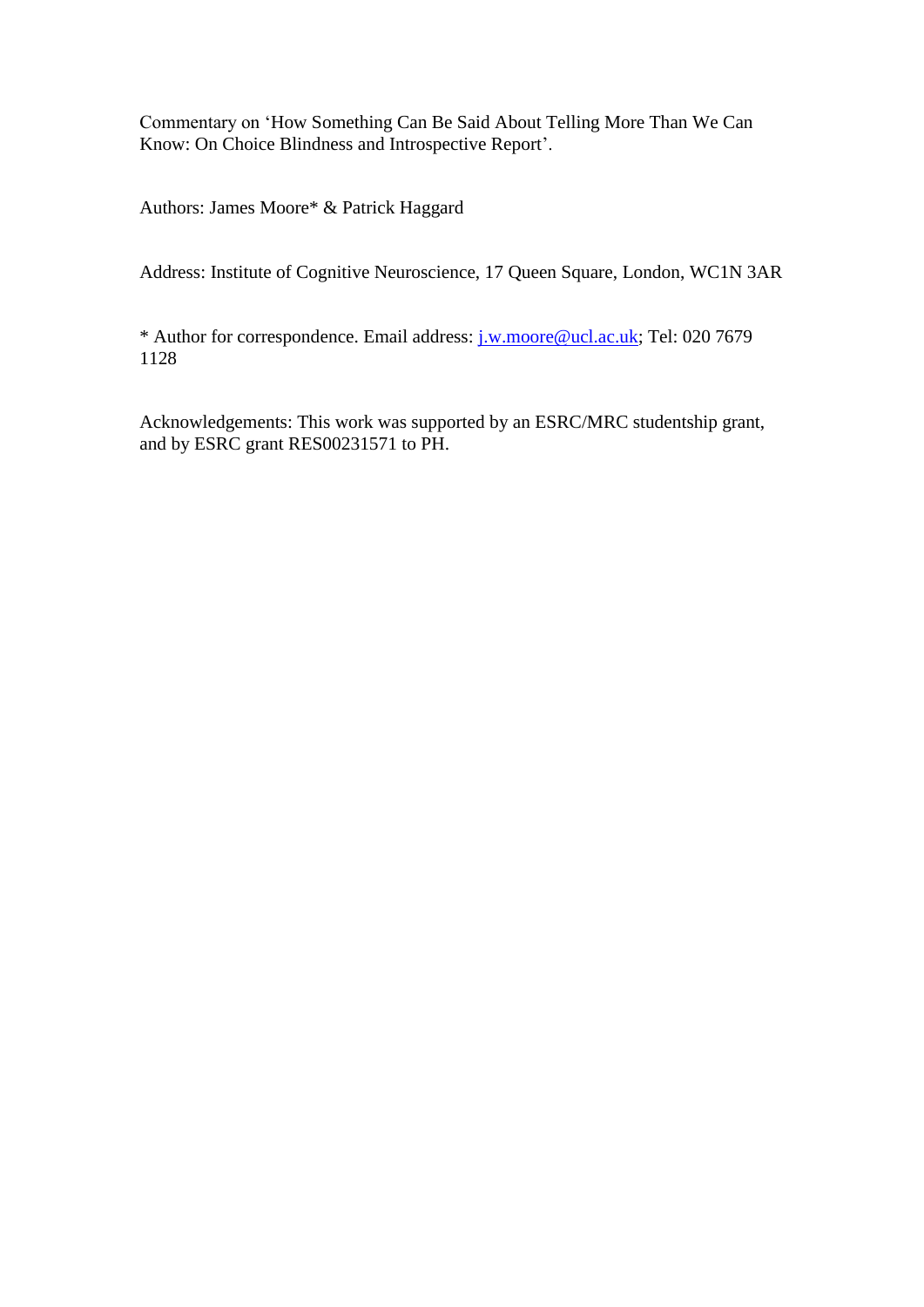Everyday we offer ourselves explanations for the things we do and the choices we make, but how accurate are these introspections? This was a question famously tackled by Nisbett and Wilson in their seminal article: Telling more than we can know: Verbal reports on mental processes (1977). Their radical and counter-intuitive answer was that our introspections are confabulatory.

Despite the splash created by Nisbett and Wilson's article, and their proposed paradigm for testing their hypothesis, no coherent research programme emerged. This is a situation that Johansson and colleagues have sought to address with their 'Choice Blindness Paradigm' (CBP; see Johansson, Hall, Sikstrom, Tarning, & Lind, current issue).

In line with Nisbett and Wilson's hypothesis, the CBP suggests that our introspections are confabulatory. Johansson, Hall, Sikstrom, and Olsson (2005) presented participants with photographs of two female faces, one of which they had to choose as being more attractive. The 'chosen' photograph was then re-presented to the participant, who had to offer a justification for choosing that photograph. Unbeknownst to the participant, the experimenters intermittently swapped the photograph that was chosen, and instead presented the un-chosen one. Interestingly, Johansson et al found that when they presented to the participant a photograph they had not in fact chosen, participants would nevertheless offer a justification for that 'choice'.

This study appears to be a neat demonstration of Nisbett and Wilson's hypothesis. Participants clearly offered confabulatory explanations for choices they had not in fact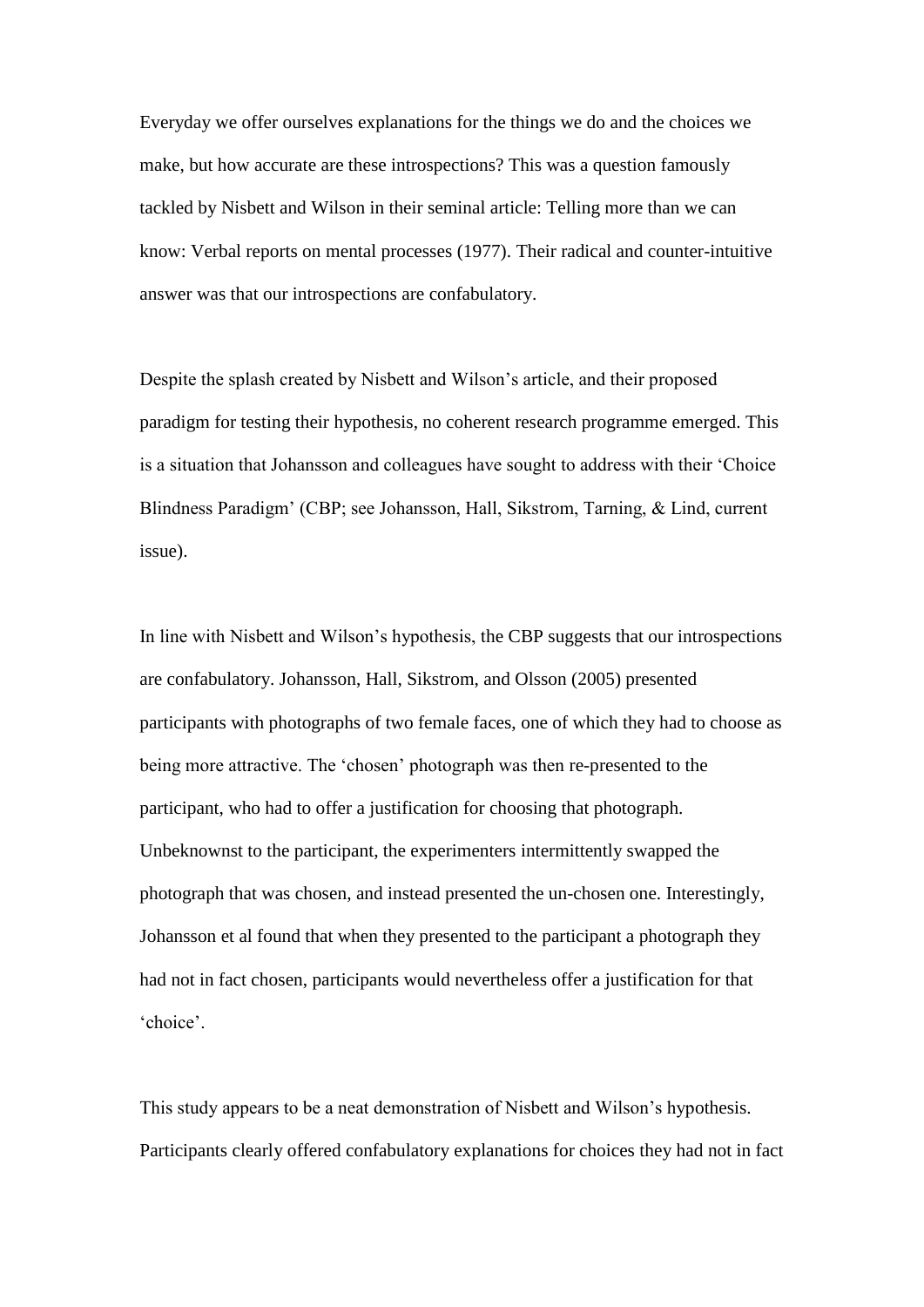made. The strength of this study lies in the fact that one can more clearly discern the real from the confabulatory in these introspective reports. Moreover, Johansson, Hall, Sikstrom, Tarning, and Lind (this issue) reveal that real and confabulatory reports differ very little in terms of content. This finding is particularly telling. It implies that our justifications for 'real' choices may be based on the same processes that generate justifications for confabulatory choices.

A key issue is how far we should accept the conclusions of Johansson et al's study. Is it the case that all our introspections are detached from reality in this way? The psychological literature on the feature of voluntary action called 'agency' provides a domain where enough psychological data exist to address this concern.

Agency, broadly construed, is the ability to interact with the environment through self-generated action. Agency involves specific neural processes, their physical consequences in the environment, and also a characteristic conscious experience of action control. We can therefore ask if the conscious experience of agency is based on a confabulatory process of the sort posited by Johansson et al, or on genuine, specifiable information internal to the processes of action control.

Daniel Wegner and colleagues appear to suggest that introspections on agency are confabulatory. He writes '…we are not intrinsically informed of our own authorship and instead must build it up virtually out of perceptions of the thought and the actions we witness in consciousness (p. 218)'. Support for this assertion comes from a number of sources. Wegner and Wheatley (1999) showed that participants who were primed with an action-relevant thought prior to performing that action felt a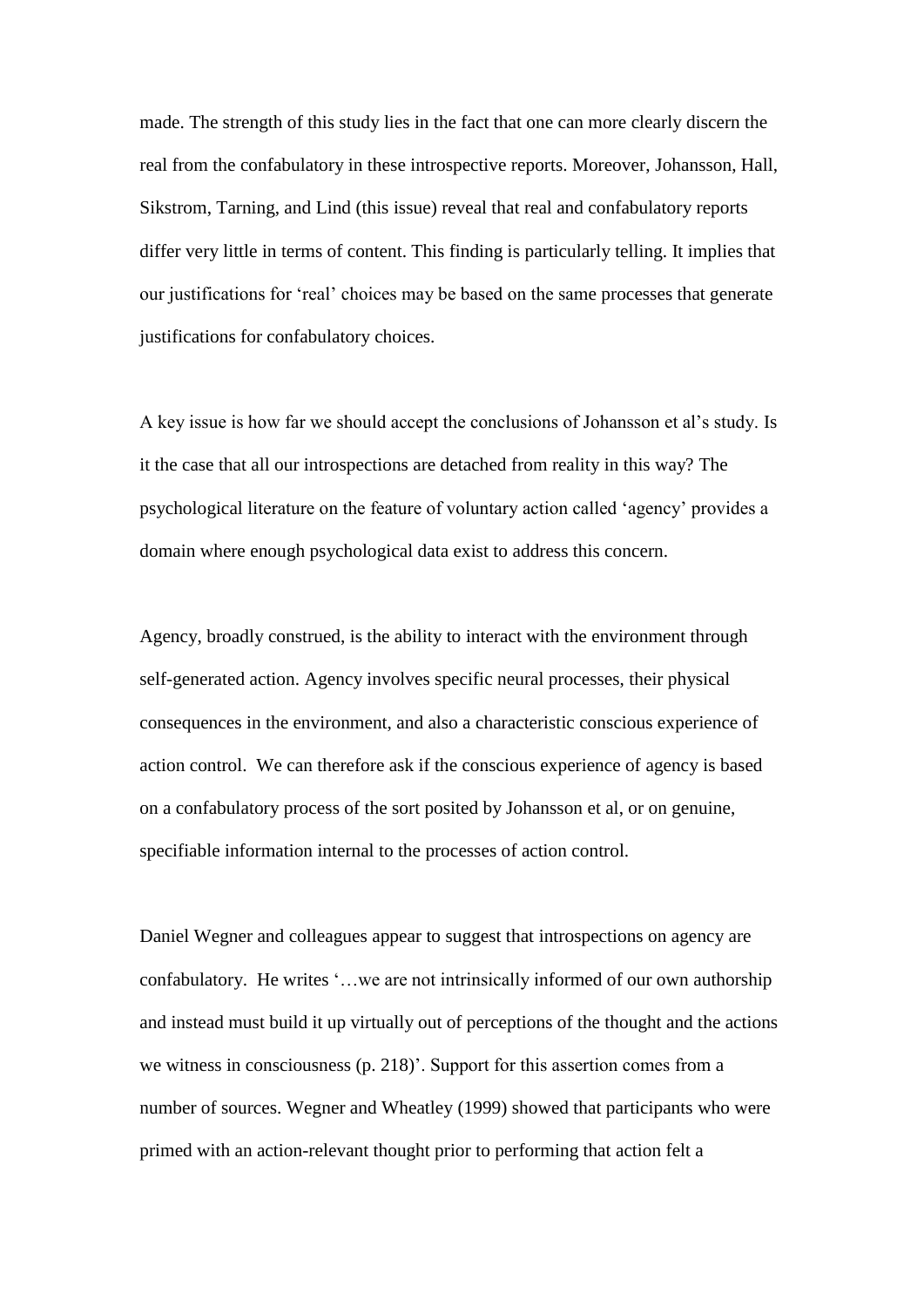heightened sense of agency, even when they themselves did not perform that particular action. Furthermore, an erroneous sense of agency can occur in various clinical conditions. For example, patients with 'utilisation behaviour' will make wellformed actions directed at objects in their environment without consciously intending the action. They recognise the action is theirs, though they do not experience any intention to make it (Marcel, 2005). Although the action was not consciously intended, such patients will nevertheless offer post-hoc rationalisations for their actions. For example, Boccardi , Della Sala, Motto, and Spinnler (2002) provide the following example of a patient they tested with utilisation behaviour:

'… while tested, CU spotted an apple and a knife left on purpose on a corner of the testing desk. He peeled the apple and ate it. The examiner asked why he was eating the apple. He replied "Well...it was there", "Are you hungry?" "No, well a bit", "Have you not just finished eating?" "Yes", "Is this apple yours?" "No". "And whose apple is it?" "Yours, I think", "So why are you eating it?" "Because it is here" (p. 293).

These experimental and clinical examples appear to provide convincing evidence in support of the hypothesis of confabulatory introspection.

However, these are exceptions to the norm. For example, in Wegner and Wheatley's study, two agents participated in the experiment, and a given environmental effect could be caused either by one or by the other. Therefore the sense of agency was highly fallible. In the case of utilisation behaviour, there is severe lesioning to the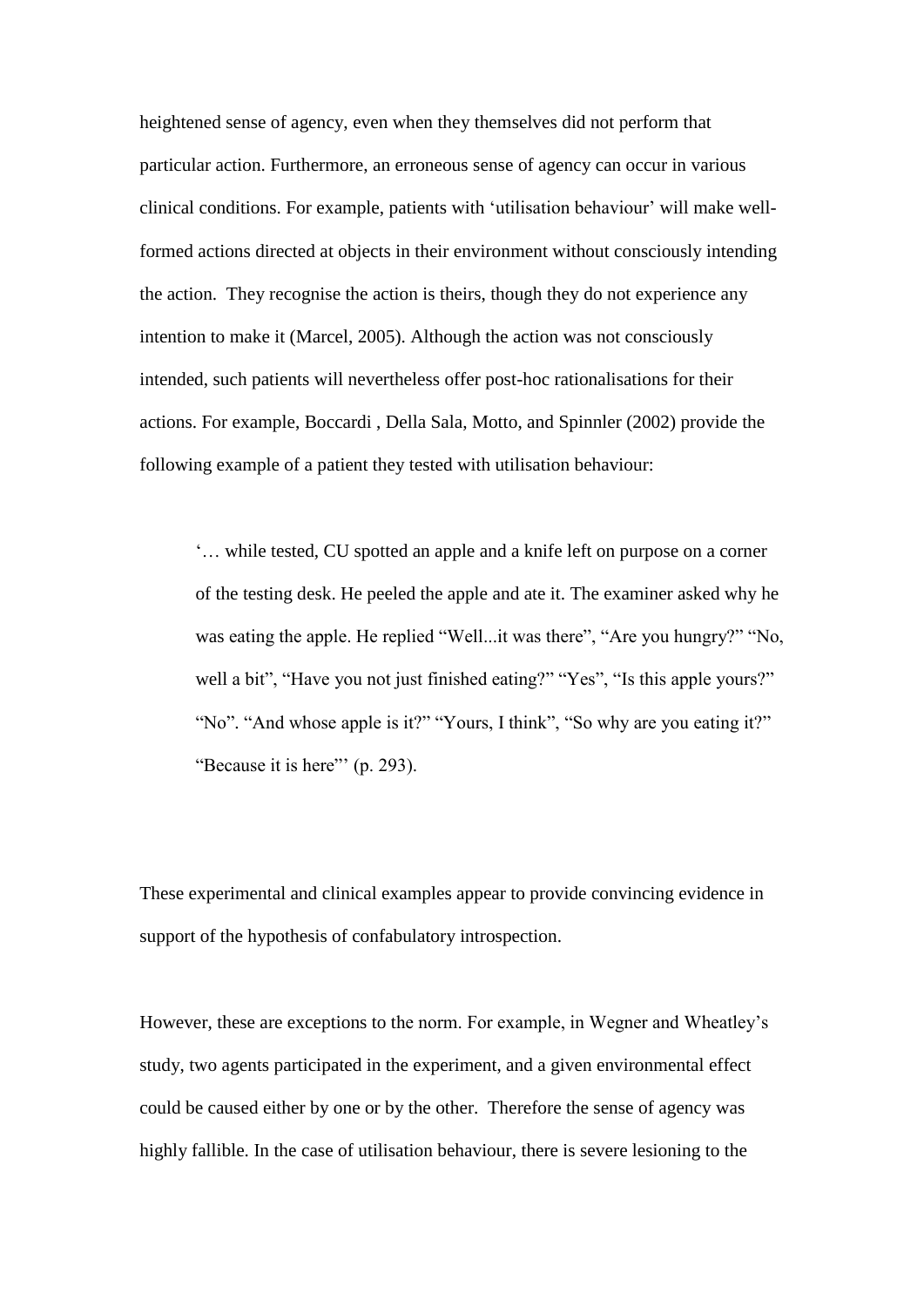frontal lobes. In such cases, it may be the case that our sense of agency is indeed confabulatory, but only when intrinsic sources of information are made ambiguous (through the introduction of other possible causes as in Wegner & Wheatley's study), or when they are impaired (as in the case of utilisation behaviour). Bayne and Levy (2006) point out that the lengths one has to go to in order to render the sense of agency fallible demonstrate the reliability of the underlying mechanisms.

What direct evidence is there that the normal sense of agency is valid and reliable? A study by Fried et al (1991) suggests that our sense of agency may be generated by preparatory neural processes that also generate our voluntary actions. During a preoperative procedure, Fried and colleagues electrically stimulated the supplementary motor area of neurosurgical patients. At low current levels the patients reported having urges to make particular movements, and at higher levels they actually made the movements that they previously reported an urge to perform. This result suggests that the initial 'urge' is a normal accompaniment of the neural processes that generate action. If the sense of agency were a confabulation, it would presumably be triggered by sensory feedback of the action itself. Each action would then require a retrospective explanation. However, Fried et al.'s result suggests that an experience related to agency is present *before* any physical action has occurred. The sense of agency seems to be based on internal information generated by the neural mechanism that is responsible for the action. Fried et al's study argues against a confabulatory account of agency.

A computational model of motor control developed by Wolpert and colleagues (see Wolpert & Ghahramani, 2000, for a review) supports the assertion that our sense of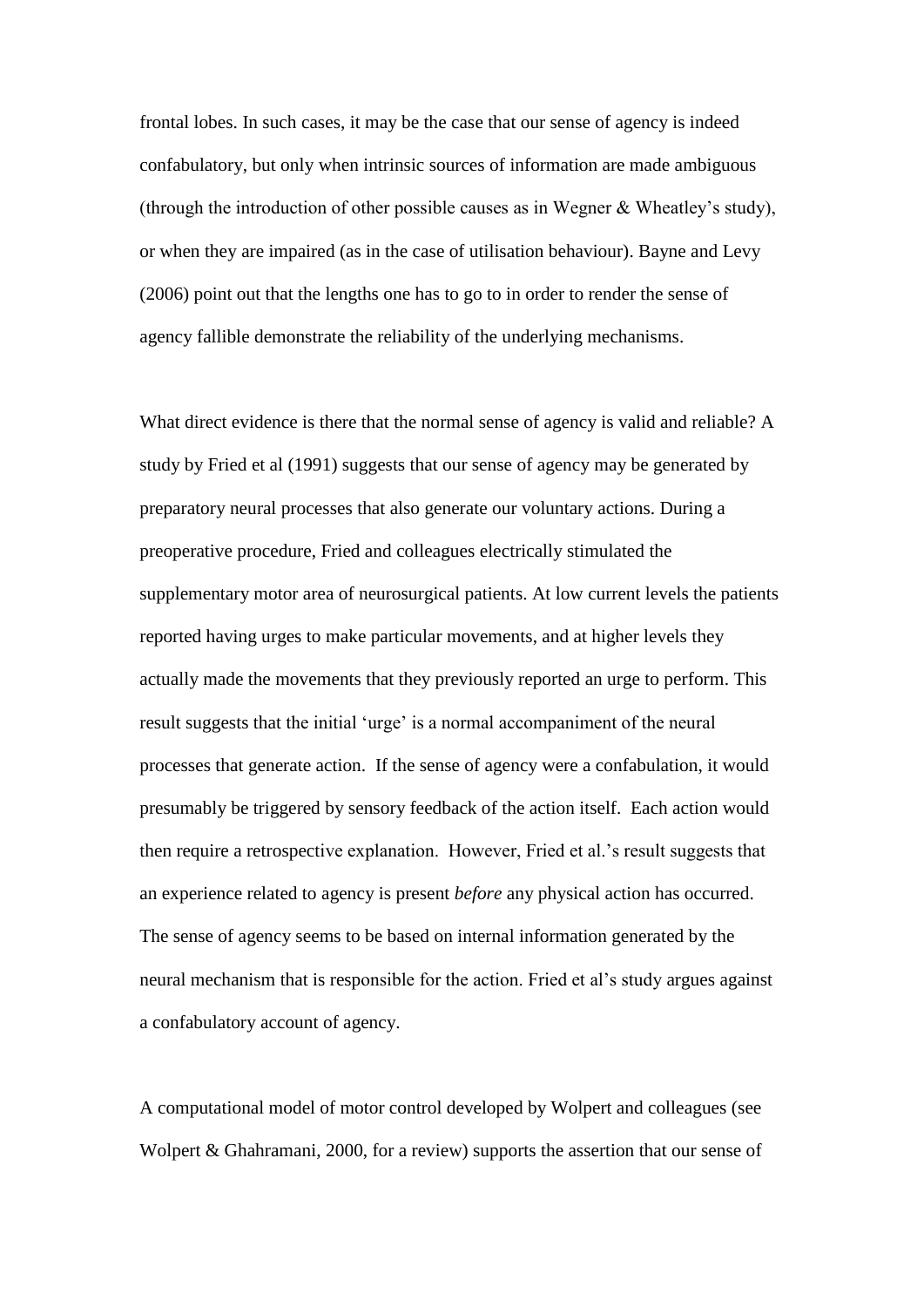agency may be introspectively valid. On this view, the contents of conscious awareness may include predictions made by feed-forward models within the motor control system (Blakemore, Wolpert, & Frith, 2002). This could also explain the Fried et al findings above; the patients' conscious intentions to move appeared to be based on the same processes involved in the generation of the movement

A recent study by Moore and Haggard (in prep.) provides further support for the idea that our sense of agency is introspectively valid. Previous studies have shown that voluntary actions and their effects are perceived closer together in time than is actually the case (Haggard, Clark, & Kalogeras, 2002). This has been termed 'intentional binding'. Moore and Haggard used this finding to see whether the binding effect was dependent on the actual occurrence of the effect, or on the prediction that the effect will occur. By manipulating the predictability of the effect (a tone), we showed that, where predictability was high, actions showed a binding effect even in the absence of the tone. Where predictability of the effect was low, there was no such shift. To the extent that the binding phenomenon is taken as an aspect of the sense of agency, this finding suggests a predictive component to agency. The sense of agency appears to be based, at least in part, on predictions of the sensory consequences of our actions. Predictions are clearly not confabulations.

The picture emerging is that introspections are prone to confabulation where the sense of agency is fallible. However, when the sources of fallibility are removed, the internal information we have about our own agency is more reliable and more valid. Does CBP fall into the former cluster of cases in which the states we introspect on (in this case motivations for action) are artificially made fallible?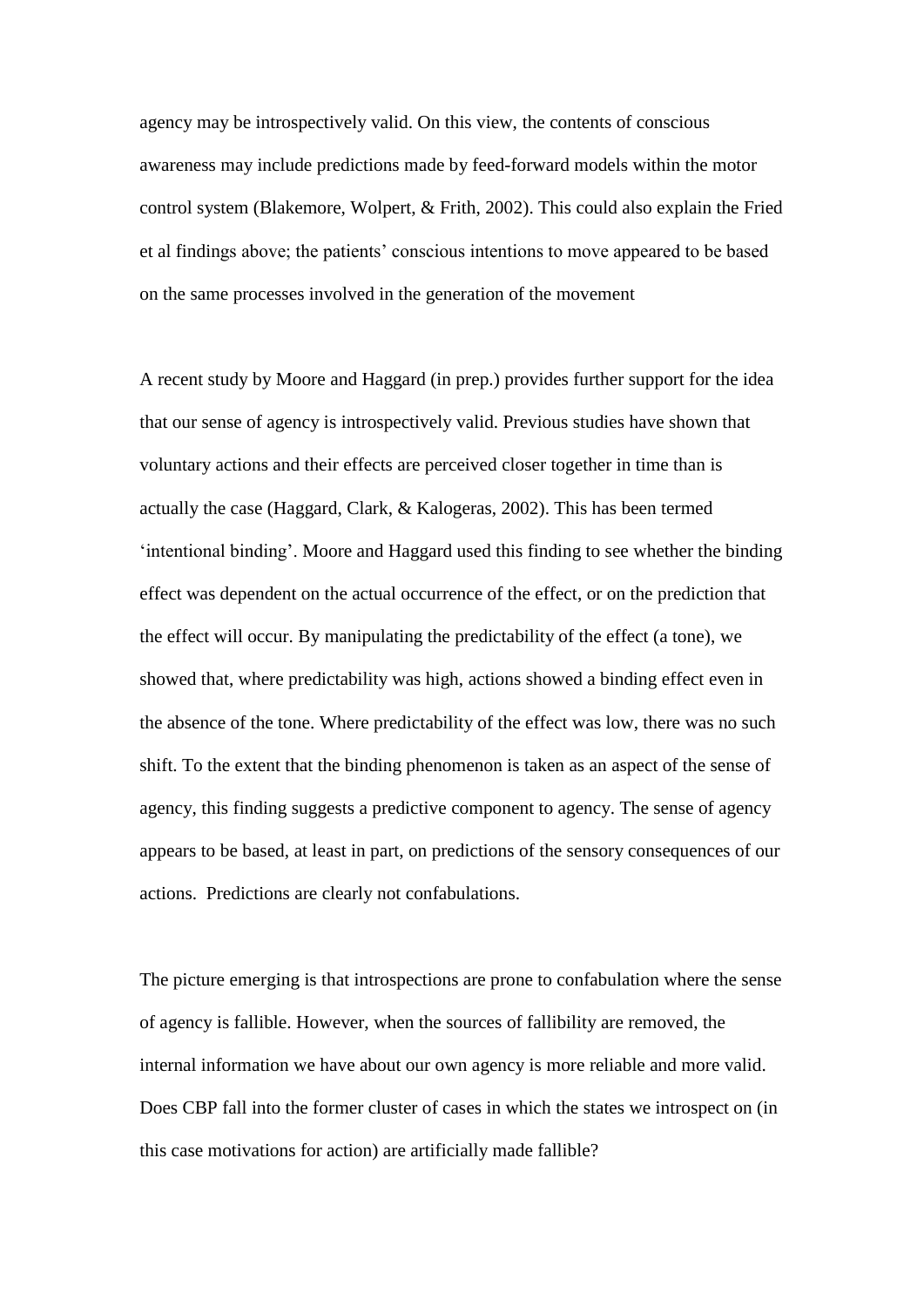We suggest CBP *is* an aberrant case of this kind. For example, in the CBP the choice that is made is decidedly unimportant; it is unlikely that people profoundly care whether or not a face is attractive or not. Johansson's subjects could make sense of the trick situation in one of two ways. First, they could accept that the action that they made did not have the desired effect (showing the face that they had intended to choose). They would thus accept failed agency. Alternatively, they could confabulate new reasons for their action, which would retrospectively redefine their action as successful. In the artificial situation of the CBP experiment, confabulation is an easier method of 'sense-making' than accepting failed agency. A convincing refutation of this criticism would be a demonstration of the CBP effect for decisions regarding moral issues, for example. These would be decisions that are presumably less fallible and more resistant to confabulation.

Another key issue regarding the fallibility of introspection in the CBP is the experimenter-participant dynamic. There might be a feeling on behalf of the participant that whilst they suspect a mismatch between their intention and its effects, they are unwilling to admit as much to the experimenter. Again, this could be tested by getting participants to justify choices that are of a more important nature, or alternatively by giving participants independent evidence that their intentions will sometimes miscarry.

However, we should differentiate between access to one's *reasons* for performing an action, and access to the sense of agency itself (including intentions, authorship, conscious will, and so on). CBP appears to fall into the former class of cases, where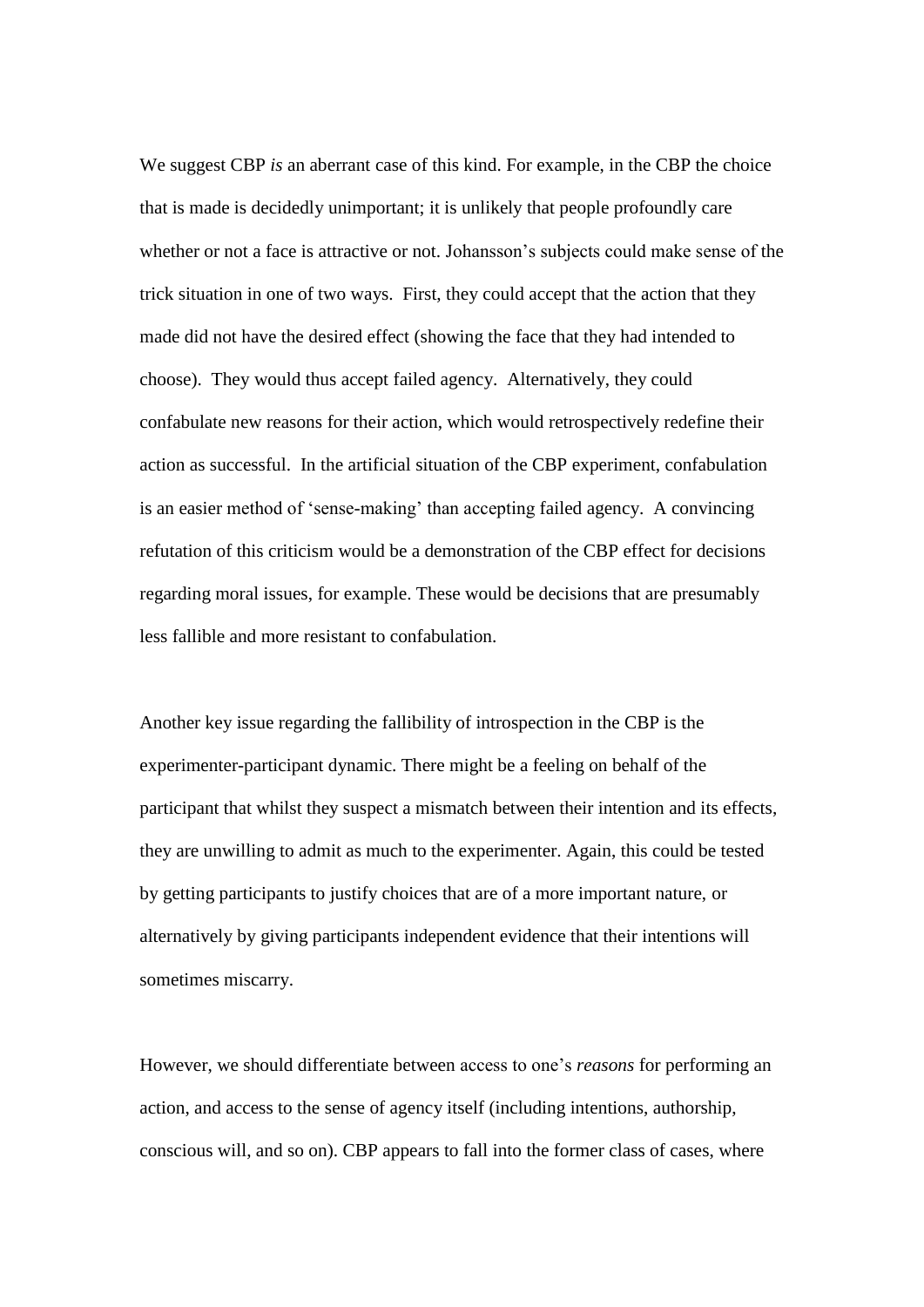the task is to introspect on the reasons for a choice, not on the process of choosing itself. We suggest that confabulation about the *reasons* for acting is more common, whilst confabulations about the sense of agency itself are limited to unusual situations of ambiguity or impairment. We generally know about our own actions *when* we perform them, though we may be confused or self-deceptive about *why* we perform them. For example, in a situation of guilt, we commonly think of retrospective justifications or excuses for our action, while not denying that we performed it.

Whilst we welcome the introduction of the CBP as a useful experimental method, we suggest that caution should be exercised in the extent of its application. Undoubtedly there are many instances of confabulatory introspection. But confabulatory introspection does not work for all aspects of our action all the time. A key issue for future research is to try and better characterise the target of confabulation, and to differentiate normal access from exceptions. In general, we know about our own voluntary actions, before we make them. However, *reasons* for action seem to be more cognitively malleable, and susceptible to retrospective influences.

The idea that the true reasons for action may be hidden has a long history in psychology (Freud, 1923); we wish to suggest one possible explanation why reasons may be more malleable than agency. Agency often involves a direct phenomenal experience, of intention-in-action. We do not have direct phenomenal experience of *reasons* for action in the same way. Rather, our reasons for action, both predictive and retrospective, are based on the same general sense-making processes that we use to understand external events: the tree fell down because it was struck by lightning; I marked the examination because my boss said I had to; I bought flowers because I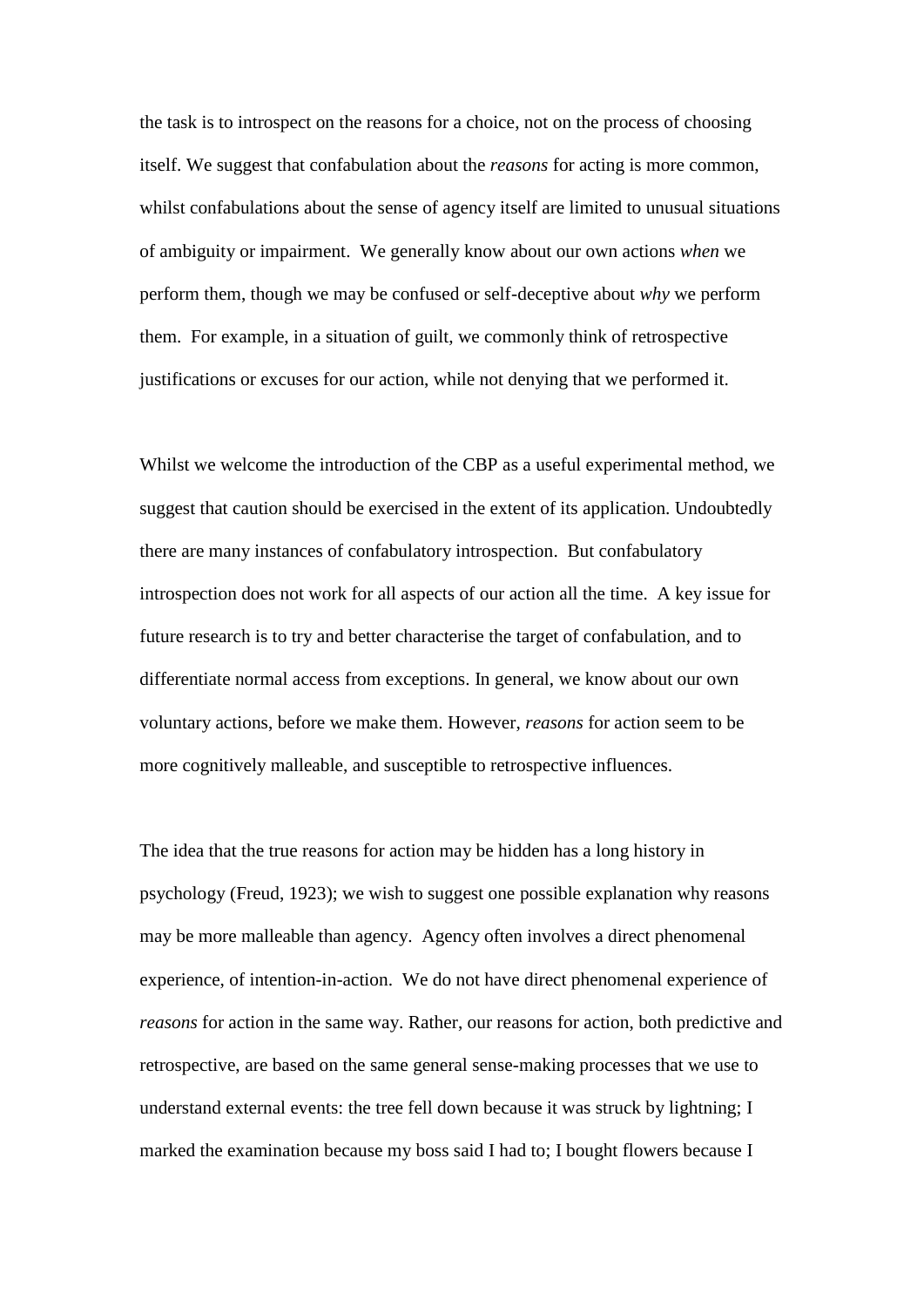knew it would make her happy. Systematic research on the processes which give us a sense of agency, and on the processes which give us reasons for action, is beginning, after a long post-behaviourist neglect. CBP will play an important part in this research, and we hope it can shed further light on the interaction between the experience of action and the thinking about reasons for action.

## **References**

- Bayne, T. & Levy, N. 2006. The Feeling of Doing: Deconstructing the Phenomenology of Agency. In N. Sebanz and W. Prinz (eds.) *Disorders of Volition*. Cambridge, MA: MIT Press.
- Blakemore, S-J, Wolpert, D. M., & Frith, C. D. (2002). Abnormalities in the awareness of action. *Trends in Cognitive Sciences, 6(6)*, 237-242.
- Boccardi, E., Della Sala, S., Motto, C., & Spinnler, H. (2002). Utilisation behaviour consequent to bilateral SMA softening. *Cortex, 38*, 289-308.
- Freud, S. (1923) 'The ego and the id'. In J. Strachey (ed.) *Standard Edition of the Complete Works of Sigmund Freud: Vol. 3.* New York: W. W. Norton.
- Fried, I. Katz, A., McCarthy, G., Sass, K. J., Williamson, P., Spencer, S. S., & Spencer, D. D. (1991). Functional organisation of human supplementary motor cortex studied by electrical stimulation. *Journal of Neuroscience, 11*, 3656-3666.